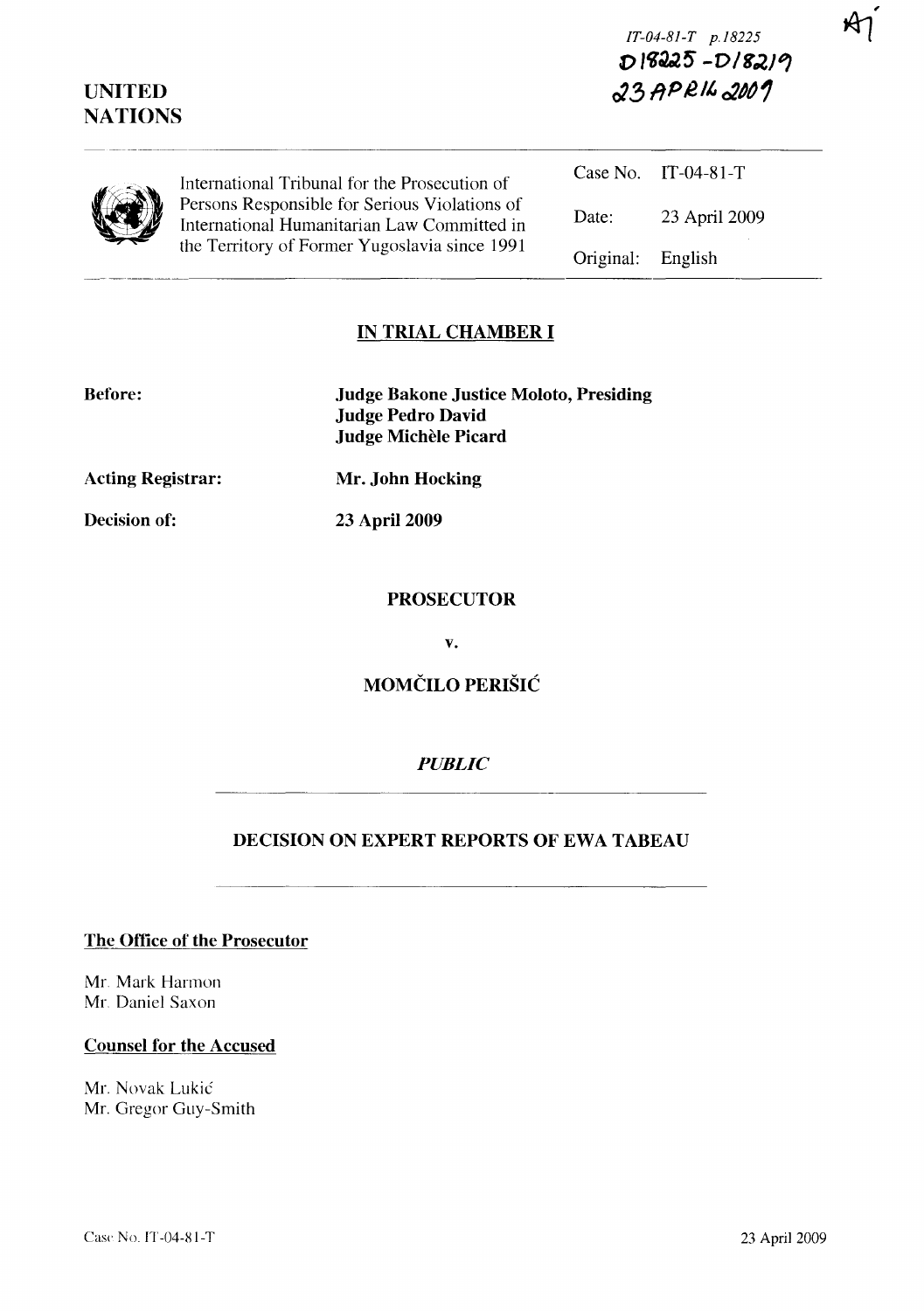**TRIAL CHAMBER I** ("Trial Chamber") of the International Tribunal for the Prosecution of Persons Responsible for Serious Violations of International Humanitarian Law Committed in the Territory of the fonner Yugoslavia since 1991 ("Tribunal") is seised of the Prosecution's "Submission of Expert Reports by Ewa Tabeau with Annexes A Through G" filed publicly on 3 April 2009 ("Motion") and the "Notice Pursuant to Rule 94 *his* Concerning Prosecution Experts Grujić, Kovacs, Poje, Higgs, Philips, Tabeau, and Zečević" filed by the Defence on 27 November 2006 ("Notice") and hereby renders its Decision.

# **I. PROCEDURAL HISTORY AND SUBMISSIONS**

I. In its Motion, the Prosecution moves the Trial Chamber to admit into evidence the following two expert reports authored by Ewa Tabeau:<sup>1</sup>

- a) "Population Losses in the Siege of Sarajevo, 10 September 1992 to 10 August 1994"<sup>2</sup> with the following attachments: "Addendum to Expert Report of Ewa Tabeau P3731A and P3731A.1 IT-98-29 $^{3}$ , "Addendum to Expert Report of Ewa Tabeau P3731B IT-98-29 $^{3}$ , "Annex I: List of Possible Duplicates in the List of Persons Killed and Wounded in Sarajevo During Indictment Period as Referred to in the Addendum to the Expert Report of Ewa Tabeau filed 06-Jun-02 $^{5}$ , "Annex 2: List of Possible Duplicates in the List of Persons Wounded in Sarajevo During Indictment Period as Referred to in the Addendum to the Expert Report of Ewa Tabeau filed 06-Jun-02<sup>-6</sup> and "CD Containing List of Persons Killed and Wounded in Sarajevo Indictment Period $\overline{r}$  (collectively, "First Report");
- b) "A Study of Mortality Based on Eight Large Data Sources" ("Second Report").<sup>8</sup>

 $2.$ In support of its Motion, the Prosecution submits that Ms. Tabeau has ample expertise in the field of demographics and both Reports are "relevant and probative to the events that occurred in Sarajevo, as discussed in paragraphs 41, 42 and 45 and counts one through four of the indictment".<sup>9</sup> It further specifically points out that the First Report is relevant as it relates directly to one of the

Motion, Annex D.

<sup>&</sup>lt;sup>1</sup> Motion, para. 7.

Motion, Annex A.

<sup>\</sup> Motion. Annex B.

Motion, Annex C.

Motion, Annex E.

Motion, Annex F.

Motion, Annex G.

 $<sup>9</sup>$  Motion, para. 2.</sup>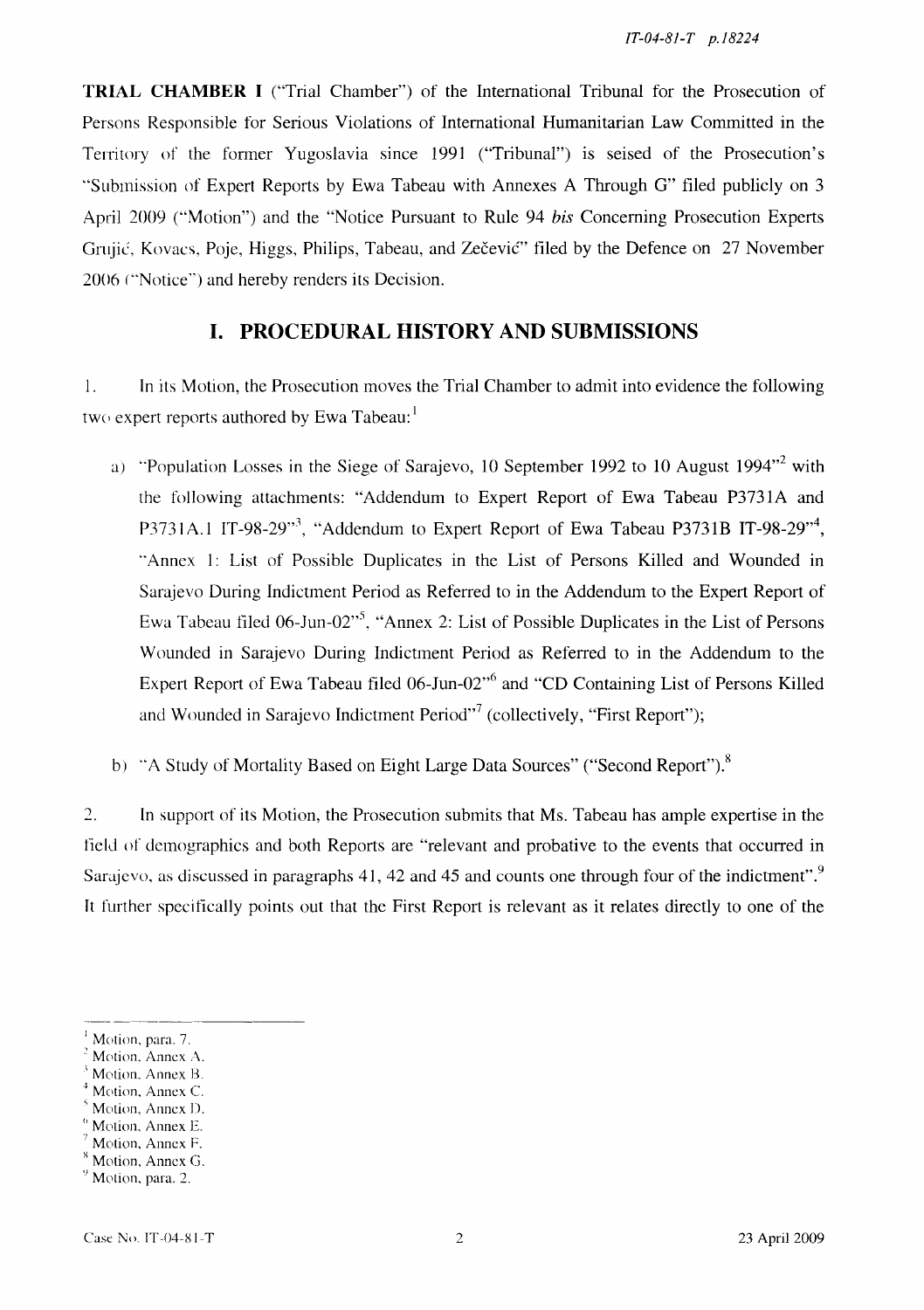adjudicated facts accepted by the Trial Chamber, which states that "between 1992 and August 1994, many hundreds of civilians were killed and thousands were injured in ABiH-controlled areas".<sup>10</sup>

3. On 27 November 2006, the Defence filed its Notice. Although the Defence accepted the qualifications of Ms. Tabeau, it objected to the admission of the First Report on the ground of relevance and expressed its wish to cross-examine her.<sup>11</sup>

4. In support if its objection, the Defence submits that portions of the First Report fall outside the temporal scope of the Indictment. Moreover, the Defence points out that the parts of the First Report that focus on the ethnicity of the victims are irrelevant since the Accused is not charged with "ethnic cleansing, forcible transfer, persecution on religious grounds or extermination in relation to Sarajevo portions of the indictment".<sup>12</sup>

5. The Prosecution disclosed the Second Report to the Defence on 7 May 2007. The Defence has not filed a notice pursuant to Rule 94  $bis(B)$  of the Rules of Procedure and Evidence ("Rules") concerning the Second Report.<sup>13</sup>

# **II. APPLICABLE LAW**

6. Rule 94 *his* of the Rules reads as follows:

### Rule 94 *bis*  Testimony of Expert Witnesses

- (A· The full statement and/or report of any expert witness to be called by a party shall be disclosed within the timelimit prescribed by the Trial Chamber or by the pre-trial Judge.
- $(B)$  Within thirty days of disclosure of the statement and/or report of the expert witness, or such other time prescribed by the Trial Chamber or pre-trial Judge, the opposing party shall file a notice indicating whether:
	- (i) it accepts the expert witness statement and/or report; or
	- (ii) it wishes to cross-examine the expert witness; and
	- (iii) it challenges the qualifications of the witness as an expert or the relevance of all or parts of the statement and/or report and, if so, which parts.
- $(C<sub>i</sub>$  If the opposing party accepts the statement and/or report of the expert witness, the statement and/or report may be admitted into evidence by the Trial Chamber without calling the witness to testify in person.

<sup>&</sup>lt;sup>10</sup> Motion, para. 5, referring to Decision on Prosecution's Motion for Judicial Notice of Adjudicated Facts Concerning Sarajevo, 26 June 2008 ("Adjudicated Facts Decision"), para. 24 (Adjudicated Fact No. 130).

<sup>&</sup>lt;sup>11</sup> Notice, para. 6; Motion, para. 3.<br><sup>12</sup> Notice, para. 6.<br><sup>13</sup> Motion, para. 6.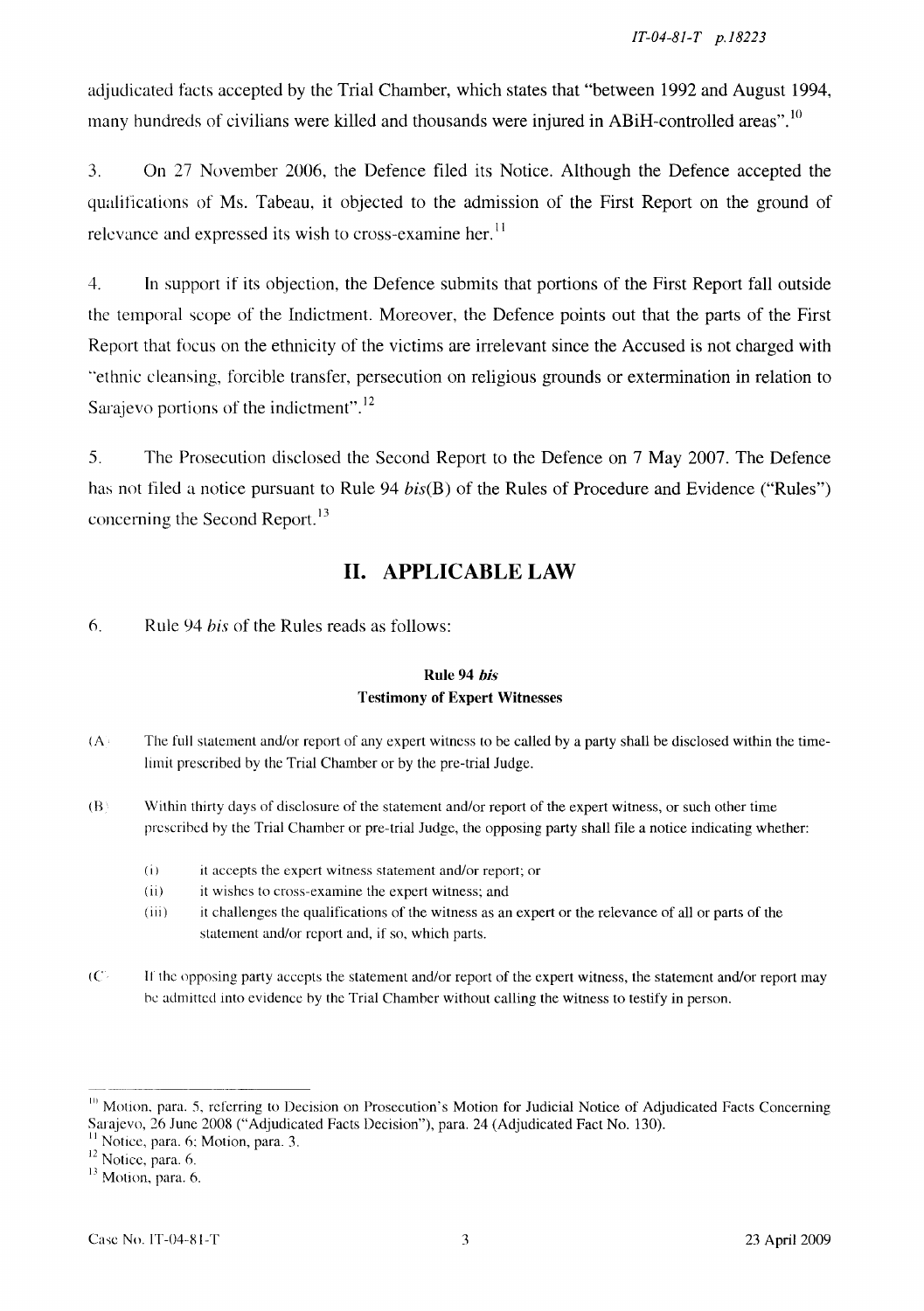7. The jurisprudence of the Tribunal has established a number of requirements which must be met before an expert statement or report is admissible in evidence. They include:

i) the proposed witness is classified as an expert;

ii) the expert statements or reports meet the minimum standard of reliability;

iii) the expert statements or reports are relevant and of probative value; and

iv) the content of the expert statements or reports falls within the accepted expertise of the witness. $14$ 

g. The term "'expert" has been defined by the jurisprudence of the Tribunal as "a person whom  $[s_i]$  by virtue of some specialised knowledge, skill or training can assist the trier of fact to understand or determine an issue in dispute<sup> $,15$ </sup>. In determining whether a particular witness meets these criteria, the Trial Chamber should take into account the witness's former and present positions and professional experience through reference to the witness's *curriculum vitae* ("CV") as well as the witness's scholarly articles, other publications or any other pertinent information about the witness.<sup>16</sup>

9. The content of the statement or report must fall within the expert witness's area of expertise.<sup>17</sup> This requirement ensures that the statements or reports of an expert witness will only be treated as expert evidence, insofar as they are based on the expert's specialised knowledge, skills or training. Statements that fall outside the area of expertise will be treated as personal opinions of the witness and will be weighted accordingly.<sup>18</sup> Generally, an expert witness should not offer his or her opinion on the criminal liability of the accused. This is a matter that falls within the competence of the Chamber.<sup>19</sup>

<sup>&</sup>lt;sup>14</sup> *Prosecutor v. Lukić and Lukić*, Case No. IT-98-32/1-T, Decision on Second Prosecution Motion for the Admission of EVidence Pursuant to Rule 92 *his* (Two Expert Witnesses), 23 July 200S, para. 15.

<sup>&</sup>lt;sup>15</sup> Prosecutor v. Stanislav Galić, Case No. IT-98-29-T, Decision Concerning the Expert Witnesses Ewa Tabeau and Richard Philipps, 3 July 2002 *("Galić Decision Experts Tabeau and Philipps")*, p. 2.

<sup>&</sup>lt;sup>16</sup> Prosecutor v. Vojislav Šešelj, Case No. IT-03-67-T, Decision on Expert Status of Reynaud Theunens, 12 February 20()S. para. 28, with further references; *Prosecutor v. Dragomir Mi/osevie',* Case No. IT-9S-29/l-T, Decision on Defence Expert Witnesses, 21 August 2007, para. 6, with further references.

<sup>&</sup>lt;sup>17</sup> Prosecutor *v*. *Milan Martić*, Case No. IT-95-11-T, Decision on Defence's Submission of the Expert Report of Professor Smilja Avramov Pursuant to Rule 94 his, 9 November 2006 *("Martic* Decision Expert Avramov"), para. 12.  $18$  *lbid.* 

<sup>10</sup>*Prosecutor* v. *jovica Stanish' and Franko Simatovic',* Case No. IT-03-69-PT, Decision on Prosecution's Submission of the Expert Report of Nena Tromp and Christian Nielsen pursuant to Rule 94 *his,* IS March 200S, para. 12.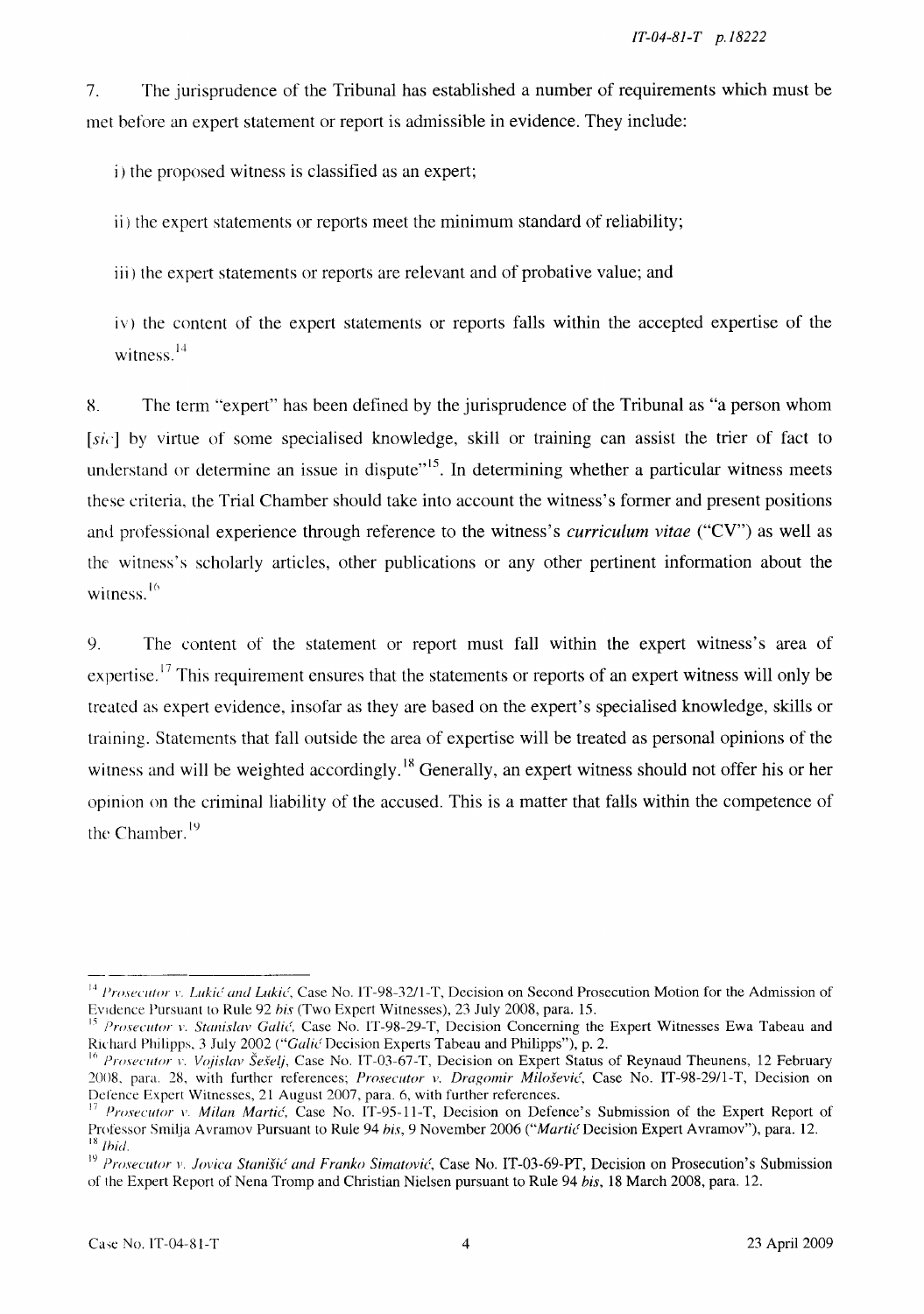10. Experts may express their OpInIOn within the confines of their expertise on the facts established in evidence if the opinion is relevant to the case.<sup>20</sup>

1 1. The evidence sought to be admitted into evidence pursuant to Rule 94 *his* of the Rules must also fulfil the general requirements of admissibility. The proposed evidence must therefore be relevant and have probative value, and the probative value must not be substantially outweighed by the need to ensure a fair trial. $^{21}$ 

## **III.** DISCUSSION

#### A. Authorship of the Reports

12 At the outset, the Trial Chamber notes that both the First and Second Reports seem to have been authored jointly by three individuals.<sup>22</sup> It appears, however, that Ms. Tabeau supervised the drafting of both reports with the assistance of the others. For the purposes of Rule 94(B), including the potential cross-examination of an expert, the Trial Chamber is therefore satisfied that Ms. Tabeau qualifies as the author of the First and Second Reports.<sup>23</sup>

#### B. Qualification of Ewa Tabeau as an Expert Witness

13. An analysis of Ms. Tabeau's CV shows that she obtained a PhD degree in mathematical demography and a Master's degree in econometrics and statistics. She taught demography from 1983 to 1991 at the Warsaw School of Economics and subsequently worked for nine years at the National Demographic Institute of the Netherlands. She also authored numerous relevant publications. $^{24}$ 

14. Given Ms. Tabeau's professional expenence and noting that her qualifications are not challenged hy the Defence, the Trial Chamber is satisfied that she has gained specialised knowledge as an expert in the field of demography. The Trial Chamber is therefore of the view that Ms. Tabeau is qualified as an expert within the meaning of Rule 94 *his* of the Rules.

#### C. Admissibility of the Reports

15. The First Report discusses population losses in the siege of Sarajevo. It was compiled mainly on the basis of a survey of households in Sarajevo and analyses data from the period of 10

<sup>&</sup>lt;sup>20</sup> Martic Decision Expert Avramov, para. 10.

<sup>&</sup>lt;sup>21</sup> Rule 89(C) and (D) of the Rules.

<sup>&</sup>lt;sup>22</sup> These are Ewa Tabeau, Marcin Żółtkowski and Jakub Bijak for the First Report and Ewa Tabeau, Jakub Bijak and Neda Lončarić for the Second Report.

 $23$  See Motion, Annex B.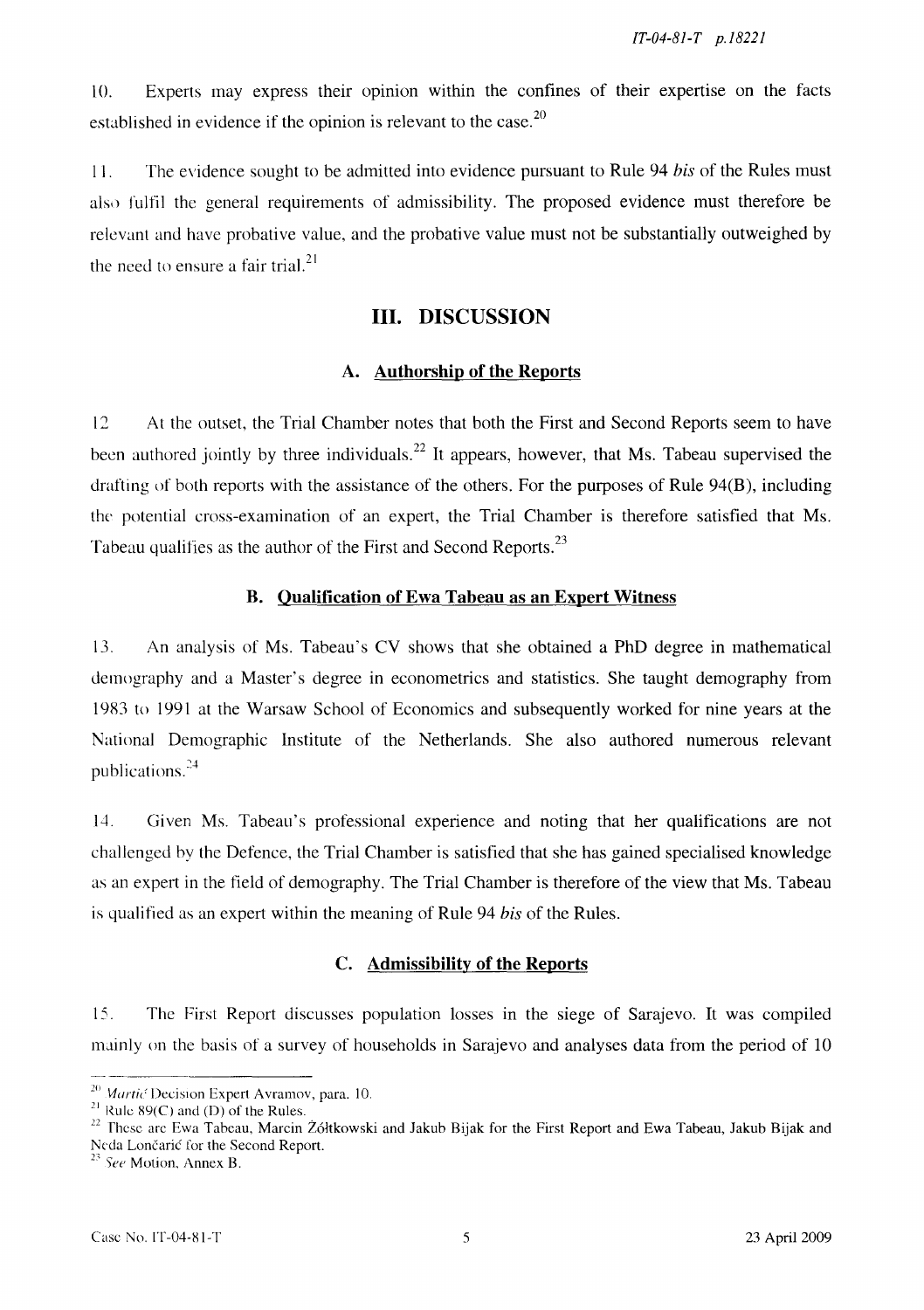September 1992 through 10 August 1994. It contains numbers of killed and wounded persons, demographic rates of killings, wounding and natural deaths, as well as a list of the names of the actual casualties in Sarajevo during this period. The Second Report is an analysis of the overall death toll of the siege of Sarajevo during the whole conflict  $- i.e.$  from April 1992 through December 1995. As such, the Trial Chamber finds that both the First and the Second Reports fall within the field of Ms. Tabeau's expertise.

16. The Trial Chamber notes that both Reports, to the extent that they analyse data relevant to the time period from April 1992 to August 1993, fall outside the temporal scope of the Indictment. However, the Trial Chamber considers such information as relevant to the background of the case, which will allow the Chamber understand the charges in the Indictment in a broader context.<sup>25</sup>

17. Overall, the Trial Chamber finds the First and the Second Reports relevant and of probative value. As a consequence, the First and Second Reports are admitted into evidence.

 $24$  Motion, Annex B.

*<sup>25</sup> See also* Adjudicated Facts Decision, para. 24 (Adjudicated Fact No. 130).